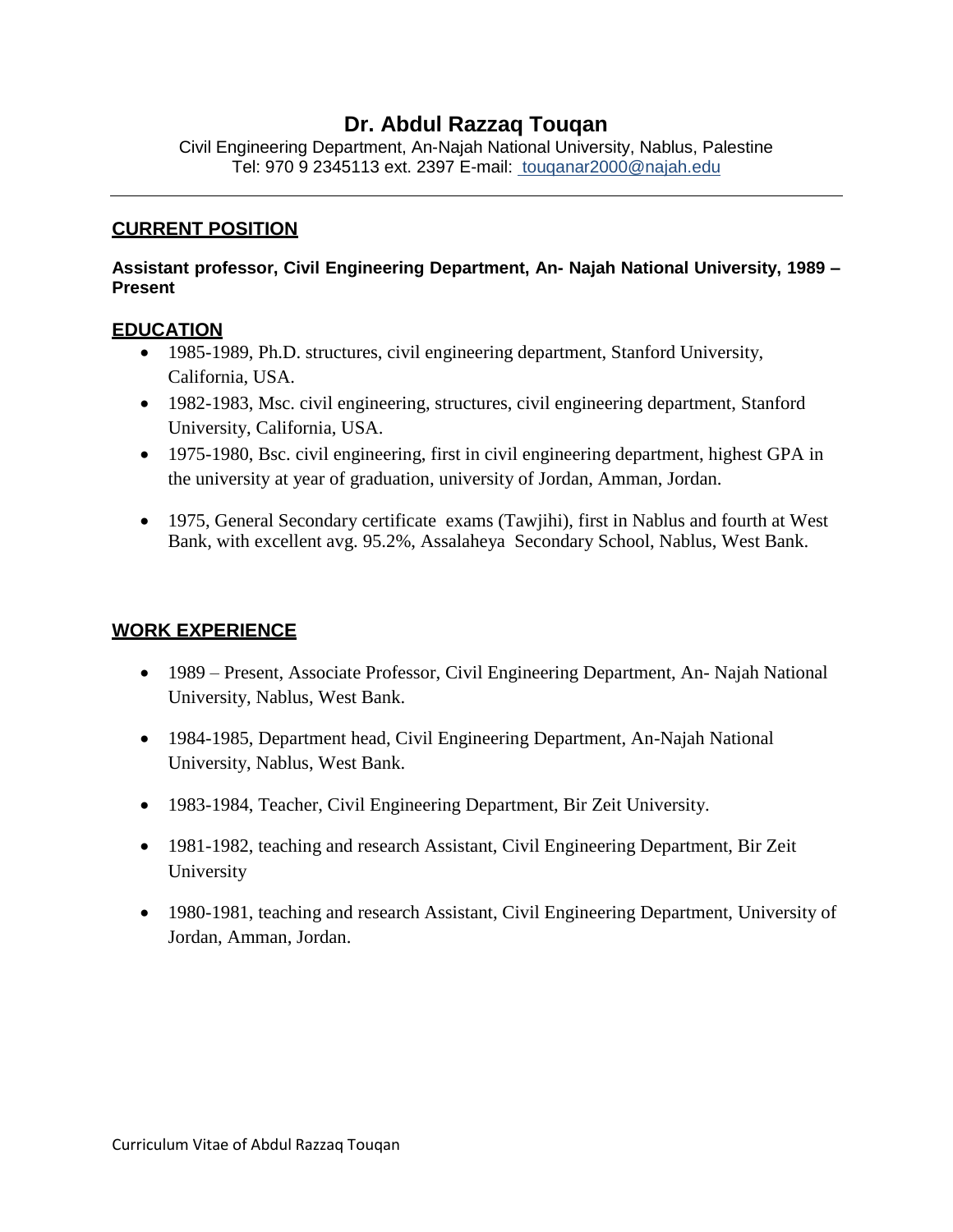## **ADDITIONAL CAREER EXPERIENCE - PART TIME**

- 1979, Training engineer, Bechtel Company (power division), San Francisco, California, USA.
- 1986-1988, teaching and research Assistant, Stanford University, California, USA.
- 1986-1987, Consultant failure analysis company Palo Alto, California, USA.

## **COMPUTER SKILLS**

• MS Office

• SAP, ETABS software

# **AWARDS**

- **Full doctoral scholarship** award at Stanford University, Amideast, An-Najah National University, 1985-89.
- **Full MSC scholarship** award at Stanford University, Amideast, Bir-Zeit University, 1982-83.
- **Full BSC scholarship** at Jordan University, Ministry of education at Jordan, 1975-1980.

## **COURSES TAUGHT:**

**BSC Courses**: serving different departments and one serving university requirements (engineering and society (المجتمع)), the following is a list of courses given in the civil engineering department

- Analysis Courses: Statics, Dynamics, Mechanics of Materials, Structural Analysis 2 and 3, Failure Analysis, Computer Applications (3D Seismic Analysis and Design of Structures),
- Design Courses: Reinforced Concrete 1, 2, and 3, Steel Design, System Design Fundamentals.
- Design Project 1 and 2: supervised over seventy undergraduate projects in several areas in structural analysis and design.